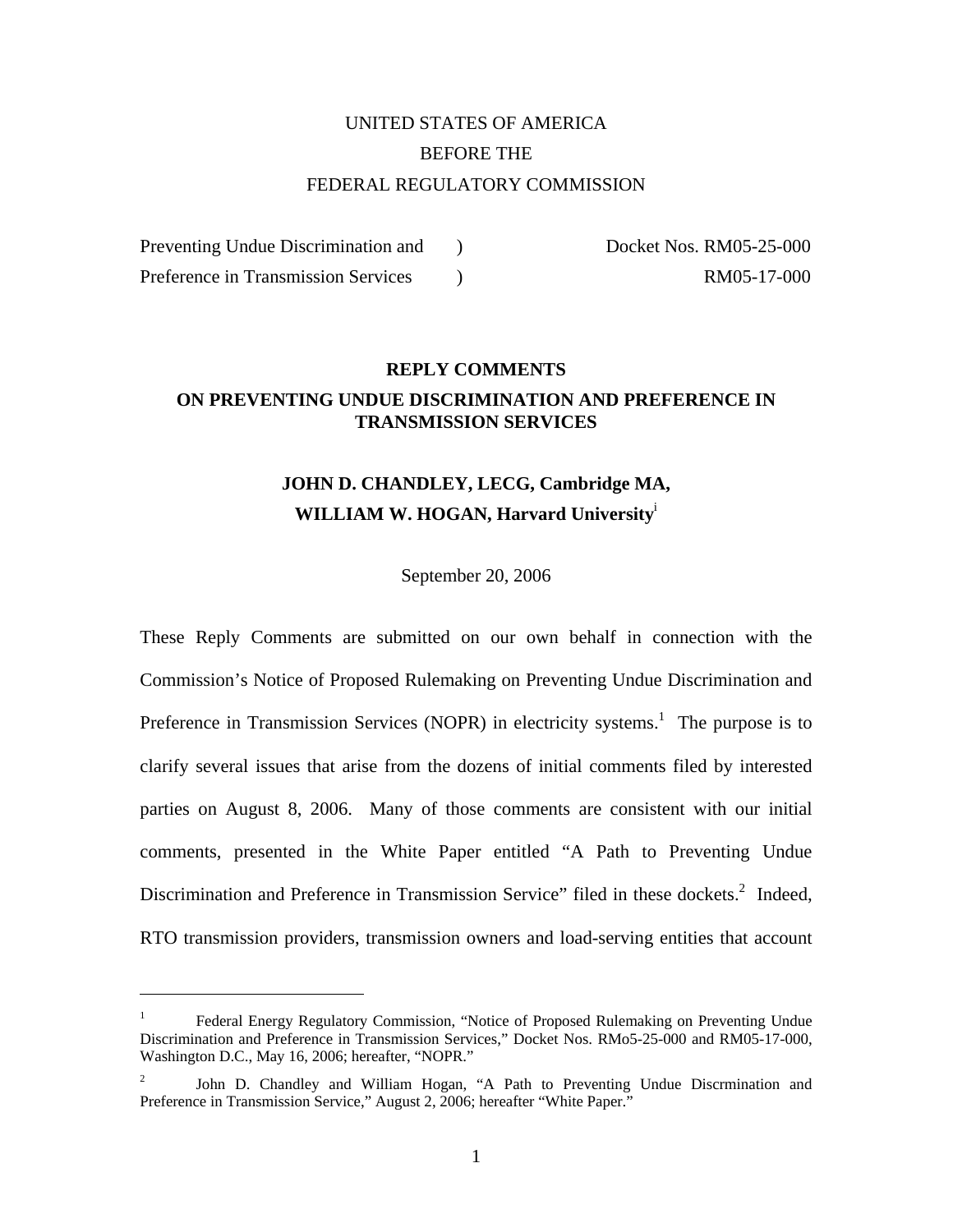for more than half of the interconnected grid in the US, and who serve nearly two-thirds of the customer loads in this nation, are in fundamental agreement that securityconstrained, economic dispatch is the essential transmission service, and that making this service available to all grid users while pricing this service at marginal costs is a prerequisite to ending undue discrimination and preference in the provision of transmission service.<sup>3</sup>

Access to security-constrained, economic dispatch is not the only issue in providing non-discriminatory transmission service, but it is essential, i.e., necessary. Since it is necessary, without such access there must be discrimination. With such access, incentives would reinforce rather than contradict other requirements for reliability. Hence access to security constrained, economic dispatch would stimulate a virtuous circle of other improvements in transmission service. Given a requirement to provide transmission access without undue discrimination, open access to security constrained, economic dispatch is a policy that comes with benefits and without costs.

Further confirmation comes implicitly from those like the Western Electricity Coordinating Council (WECC) and Bonneville Power Administration (BPA) who, while not RTOs or members of RTOs, nevertheless point out certain realities of grid operations

<sup>3</sup> See, e.g., comments filed by PJM, Midwest ISO, Midwest ISO Transmission Owners, ISO-New England and New England Power Pool, Central Hudson Gas and Electric Co et al [includes other NY transmission owners operating under the New York ISO], California ISO, San Diego Gas and Electric, RTO/ISO Council, ELCON, E.ON US, among others. We also note the joint filing of PJM, owners, operators and uses of the grid, along with environmental and renewable energy advocates, in support of an open and transparently priced redispatch function in real time. See comments of "Transparent Dispatch Advocates."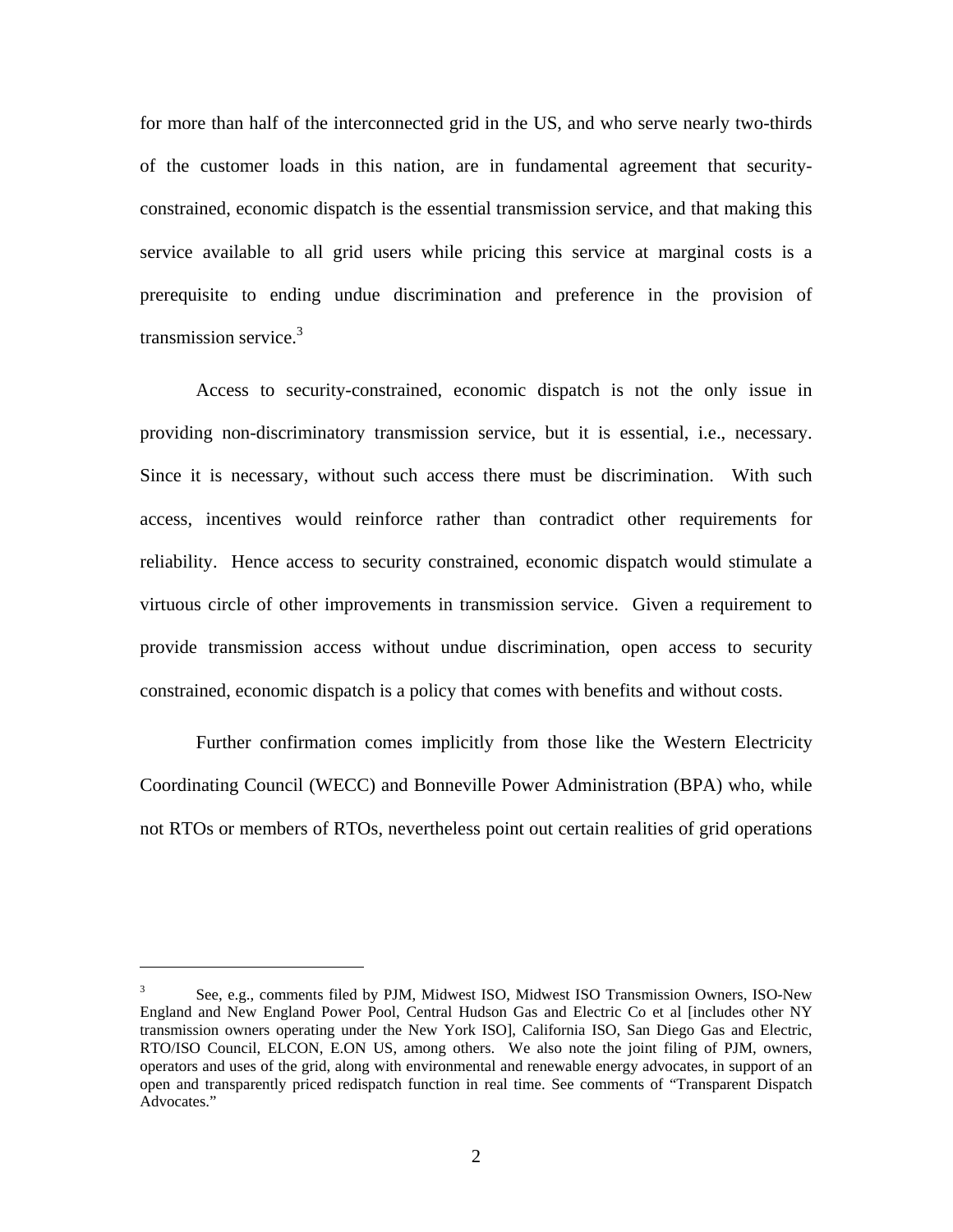that logically lead to the positions expressed in the White Paper and by the RTOs.<sup>4</sup> There are others who oppose the remedies suggested by the White Paper, which would require that all transmission providers offer open access to their respective dispatches and price imbalances at marginal costs, as RTOs already do. Yet even some of these opponents implicitly acknowledge the inherent fairness, efficiency and consistency with reliable operations of these proposed remedies,<sup>5</sup> while providing unconvincing and contradictory rationalizations for why non-RTO utilities should continue to be allowed to use the discriminatory approaches sanctioned by the Commission's Order 888.

Some parties oppose being required to offer third parties open access to their dispatch and redispatch service, arguing, for example, that offering redispatch would lead to curtailments in firm service and/or discourage the construction of new transmission upgrades. The notions that offering redispatch would lead to a decrease in firm service or would harm native loads have been contradicted by the experience of the RTOs who offer such service. To the contrary, offering dispatch or the equivalent redispatch relative to schedules increases firm service and extends native load benefits to all users. Of course, offering redispatch service might discourage unneeded transmission upgrades because redispatch allows greater use of the existing grid, without impairing reliability,

1

<sup>4</sup> WECC comments regarding concerns that Order 888 mechanisms may be making it more difficult to maintain frequency in the West are particularly important. Below we discuss how open dispatch priced at marginal costs would solve these issues.

The Commission should take notice of the fact that BPA, while claiming that redispatch service is not practical in hydro-based systems, nevertheless recently announced a pilot project to offer limited redispatch service to certain third parties as a more effective means for managing summer congestion. Compare BPA NOPR comments at 3 to the article "BPA outlines plan for handling congestion next summer with redispatch, not curtailment," Platts Power, September 11, 2006.

<sup>5</sup> For example, Duke describes redispatch as "an invaluable short-term tool" for maximizing transmission usage. Duke Comments at 36-37. Indeed, most non-RTO utilities acknowledge they routinely use security-constrained, economic dispatch to balance their systems and manage congestion, when serving their own loads.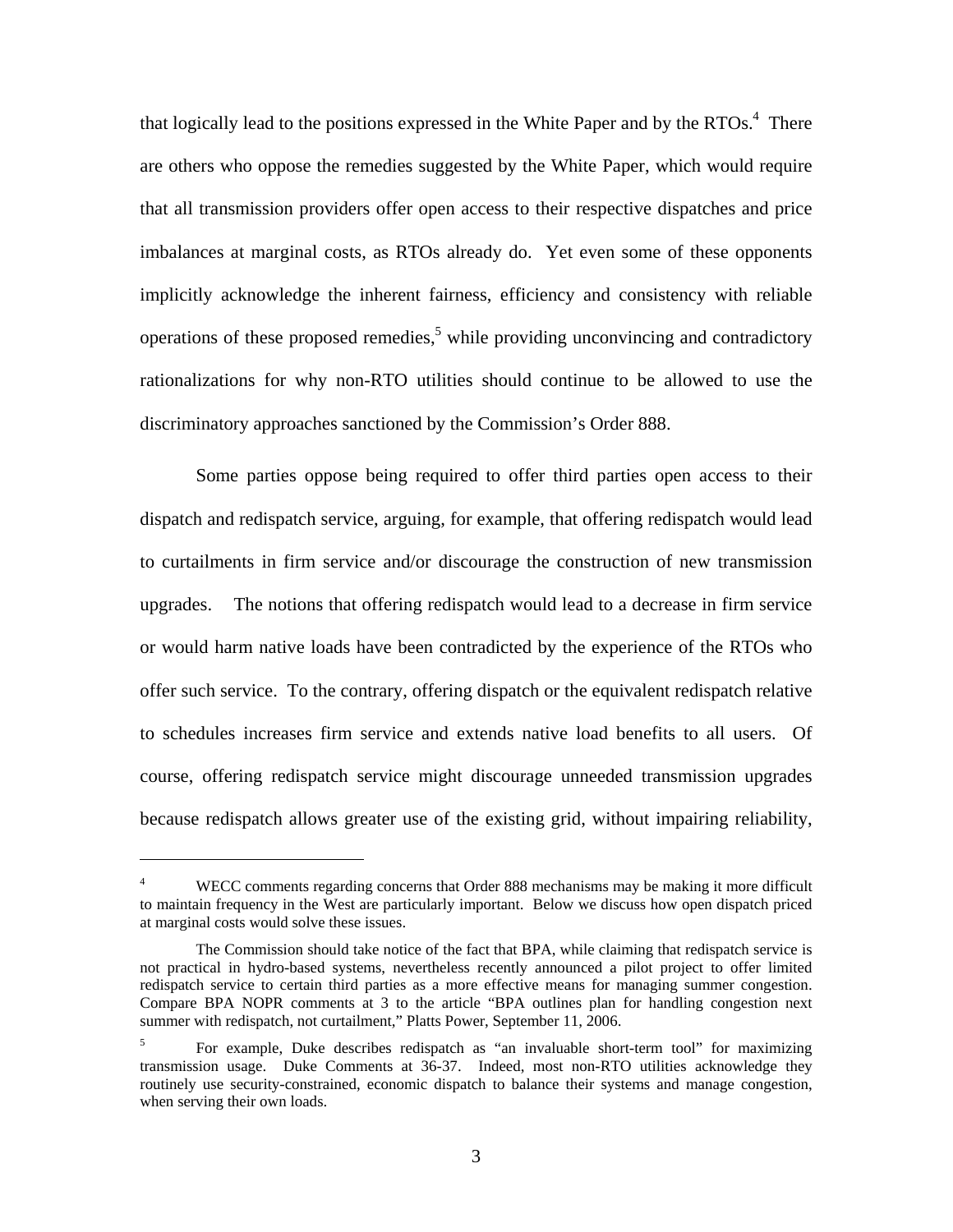and thus makes fewer upgrades economic or "needed" for reliability reasons. In this case, open access to the security-constrained, economic dispatch creates a solution, not a problem.<sup>6</sup>

It is critically important that the Commission recognize the indisputable connection between security-constrained, economic dispatch and how transmission service is provided. Understanding this connection is the necessary first step in any serious effort to ensure reliable grid operations and reforming the Commission's rules to ensure open, non-discriminatory access to the nation's transmission systems.

With that understanding as foundation, the Commission could make sense of the seemingly inconsistent viewpoints filed by various parties. It would be clear that all grid users in RTO regions receive non-discriminatory transmission service, but the reason they do is because the RTOs offer dispatch services to all and function under Open Access Tariffs that differ radically from the Order 888 framework. It would be equally clear why non-RTO regions that follow the Order 888 framework still do not and cannot meet the basic prerequisites for preventing undue discrimination and preference when providing transmission service to third parties. Third parties consistently receive inferior service to that provided by the non-RTO utility when serving its own loads. The Commission could then focus on the real differences and fashion appropriate remedies.

<sup>6</sup> See, e.g., comments of Southern Company generally, EEI at 101 - 107, International Transmission Company/Michigan Electric Transmission Company at 20. ITC's comments are typical: "Relying on generation redispach is a flawed approach to providing additional firm transmission service." The reality is that every utility in the country routinely relies on redispatch to provide firm service to its own loads, and if they didn't do this, electricity costs would be higher. Of course, without using redispatch, utilities would have to build and put into rate base more transmission investments. The Commission should reject these views calling for arbitrary restrictions on transmission service simply to create the artificial need to build more transmission.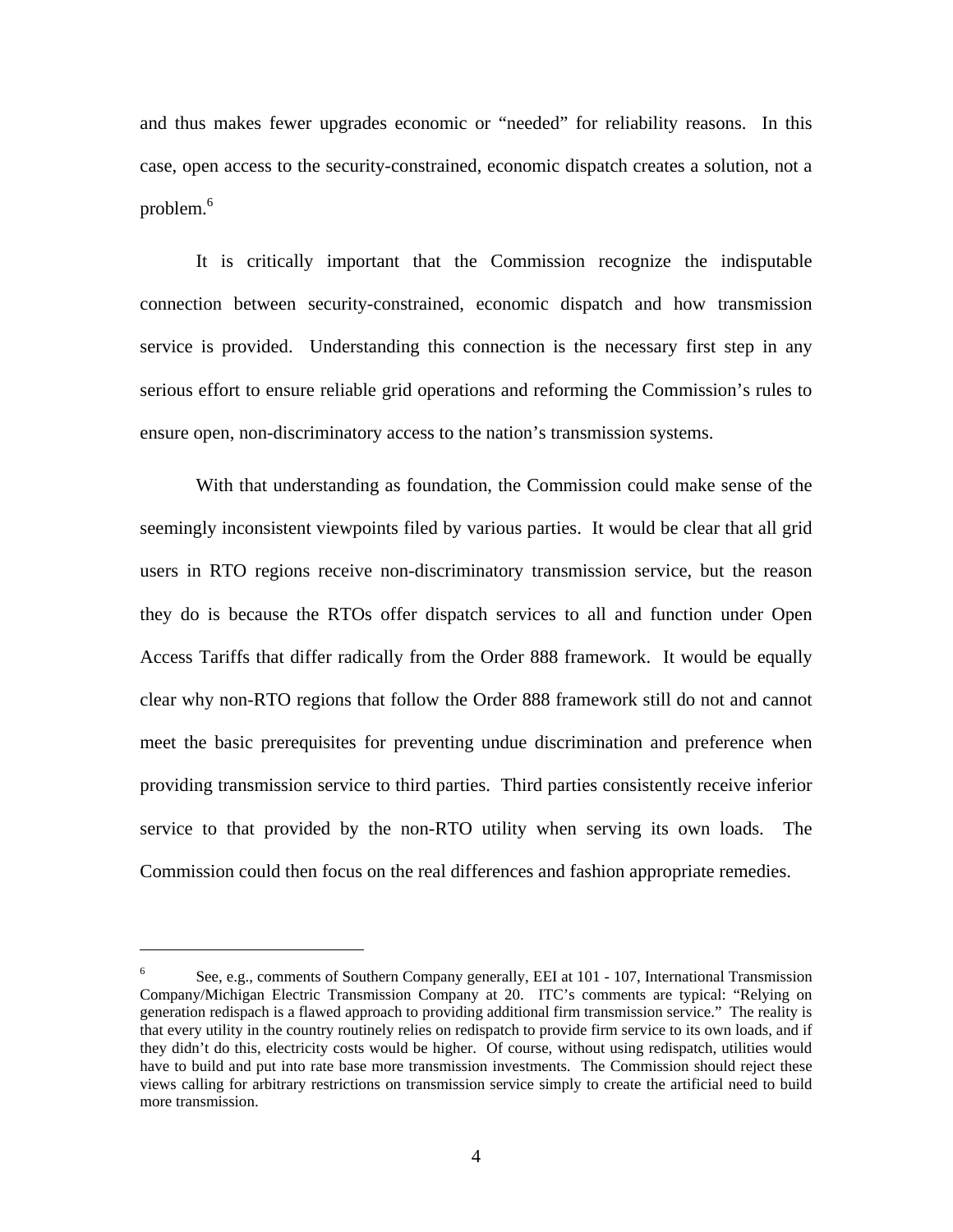#### *What can the Commission conclude from the comments?*

The largest percentage of comments appear to be good faith efforts to respond to the Commission's framing of the issues. There are extensive discussions of how and whether to standardize ATC calculations, who should oversee the effort, and whether regional variations are acceptable. Other comments focus on the NOPR's proposals for tweaking the *pro forma* tariff provisions of Order 888 and the merits of adding or revising the kinds of transmission service offered under that framework. There is much discussion of how imbalances should be discouraged, with many comments accepting without question that imbalances are to be limited, feared and punished, even though for over half the country, imbalances are routinely treated as innocuous and even beneficial spot purchases and sales in an RTO framework that uses these to balance the system. Thus, it is not correct to understand the balancing that comes from selling into the dispatch as a separate "procurement," as some have suggested. It is, instead, an essential ancillary service to providing FERC jurisdictional transmission service.

The success of the RTO framework in turning presumed "problems" under Order 888 into beneficial solutions is thus a reminder that any meaningful effort to end undue discrimination and preference in the provision of transmission service must necessarily focus on the dispatch – who controls it, who has access to it, how it is arranged, and how it is priced. This focus changes the conversation, because characteristics that appear problematic in the Order 888 framework suddenly become solutions and beneficial in the RTO world. For that reason, we focus here on what the comments are telling the Commission about how to understand and deal with the real problems of Order 888 and appreciate the remedies provided by the very different RTO framework. A review of the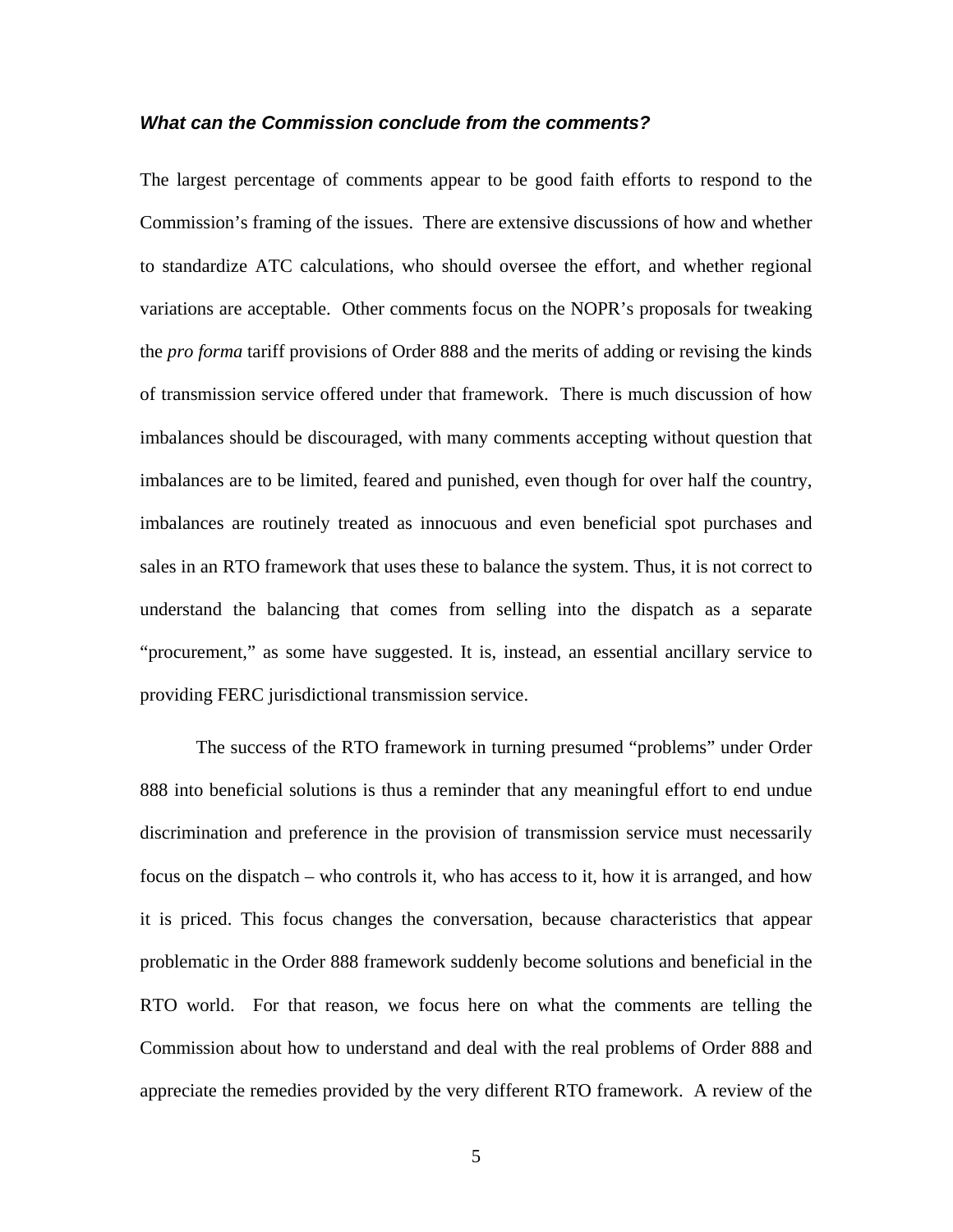range of comments filed in these dockets on this topic then allows the Commission to reach the following findings and conclusions:

1. The most essential transmission service for parties seeking to serve their loads at least cost is the control area system operator's security-constrained, economic dispatch.

Access to transmission is inherently discriminatory unless all parties receive efficiently priced, open access to this dispatch. Yet the Commission's NOPR ignores this fundamental fact.

2. In every US RTO, open, non-discriminatory access to transmission is guaranteed to all users by providing open, non-discriminatory access to the RTO's regional security-constrained, economic dispatch. This is not the case for non-RTO utilities.

Every grid user within an RTO's footprint receives fair and open access to transmission service through this dispatch mechanism. However, because non-RTO utilities do not provide comparable access to their respective dispatches to third parties (while using the dispatch freely when serving their own loads), there is no other logical conclusion than that those utilities do not provide third parties with open, non-discriminatory access to their respective transmission systems. This inescapable conclusion, which applies both to jurisdictional public utilities and to historically non-jurisdictional utilities, has profound implications for how the Commission should approach genuine reforms to Order 888 in compliance with the Federal Power Act and the Energy Policy Act of 2005.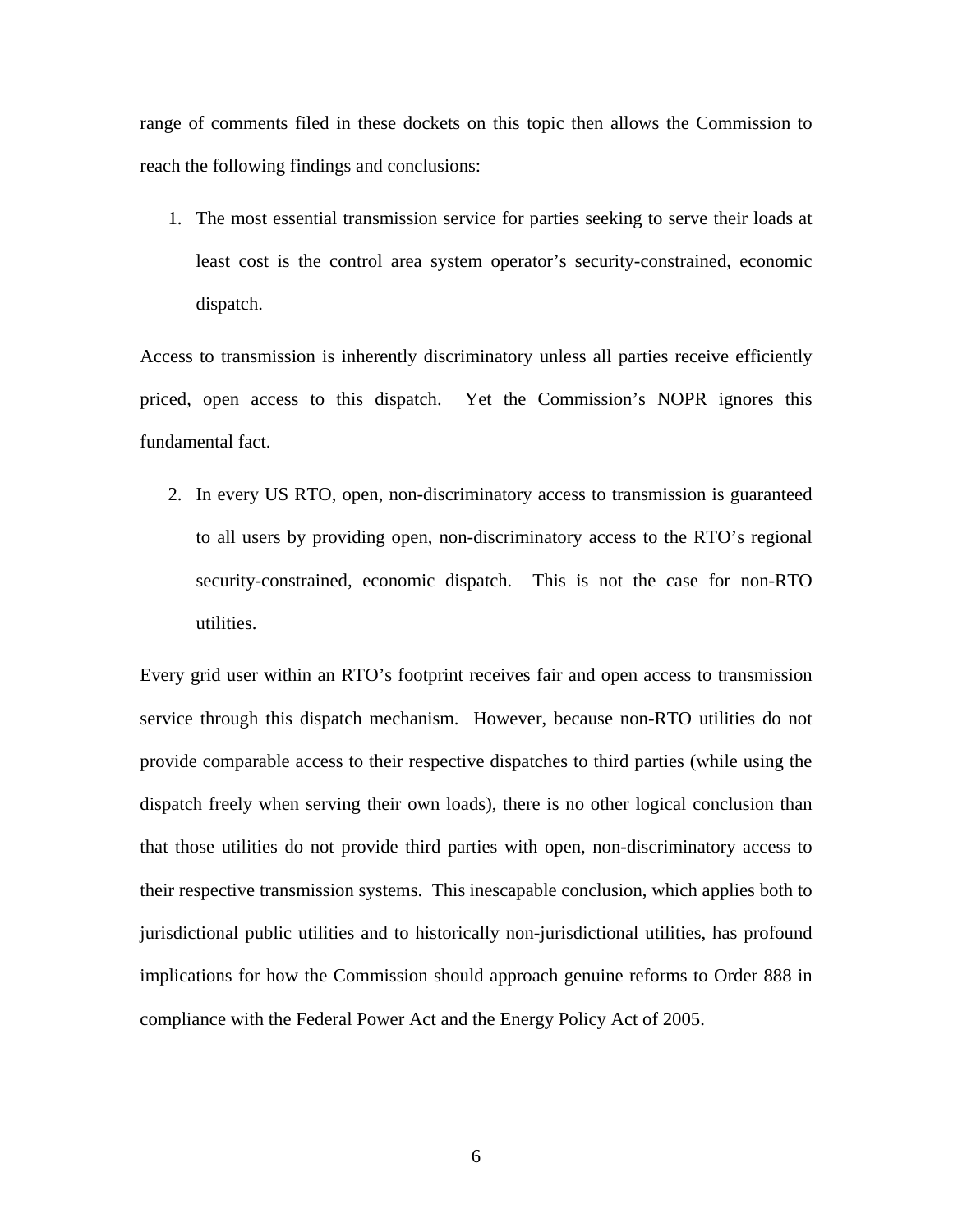3. Because rules for implementing open access relate directly to the dispatch used for reliable system operations, all transmission providers, whether "jurisdictional" or "non-jurisdictional," should function as far as practicable under the same open access approach.

Historically non-jurisdictional utilities operate transmission systems that are embedded in and highly interconnected with jurisdictional utilities and RTOs in the rest of the Eastern or Western Interconnections. Electricity flows travel freely from/to every system throughout each Interconnection in accordance with the laws of physics, and without any regard to jurisdictional boundaries. For these reasons, there is a compelling logic to requiring all transmission service providers in each Interconnection to function under the same rules. In fact, all system operators already use security-constrained economic dispatch; but not all allow comparable access to that dispatch to third parties. Order 888 allows contiguous utilities in the same interconnection to use different approaches for handling congestion and keeping flows within security limits. The result is that essentially arbitrary patches of the same interconnected system function under the uncertain rules for ATC-based service denials and TLR curtailments, instead of using the more reliable security-constrained dispatch tools their RTO neighbors are using for solving what are in fact regional security and regional dispatch problems. Aside from the added costs of relying on such an inefficient system, having two different sets of rules for operating what is in reality a single, interconnected grid will increasingly become a threat to reliable operations, because the degree and difficulty of the required inter-utility coordination are greater and thus the risks of failure when coordination breaks down increase.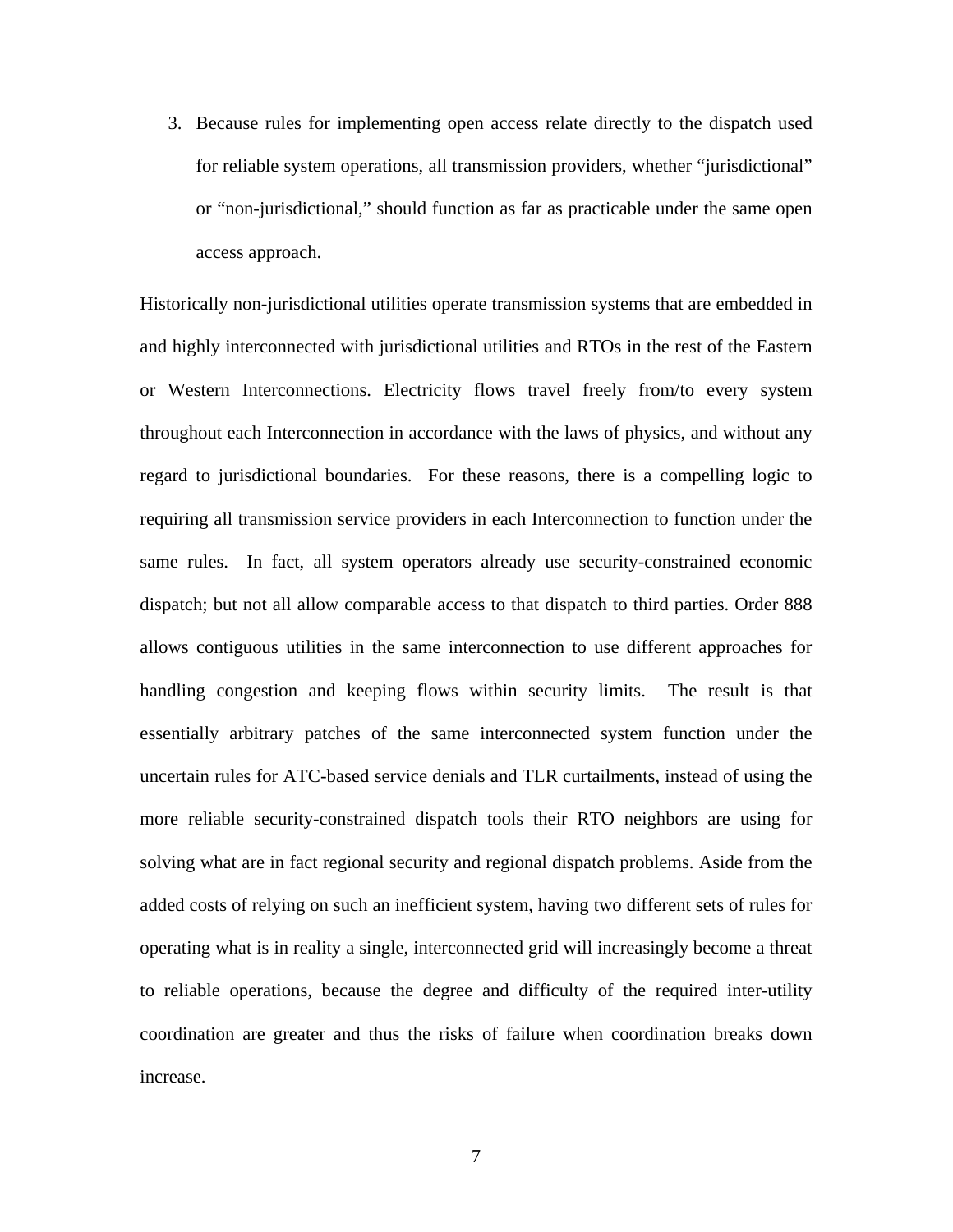In authorizing the Commission to apply consistent, comparable rules to *all* US systems, Congress seems intuitively to understand this simple, compelling logic. Carving out non-jurisdictional entities, and declining to apply consistent comparability rules across each interconnection despite Congress' clear intent that the Commission do so, is no longer a sustainable position.7

4. All US RTOs currently (or plan to) price their dispatch, and the imbalance and congestion management services that directly result from that dispatch, using principles of locational marginal cost pricing. $8$ 

By pricing all imbalances and congestion management services using locational marginal pricing (LMP), RTOs both ensure reliable operations and provide efficient access to the most essential transmission services to every grid user, without discrimination or preference, and without any party leaning financially on any other party. In contrast, non-RTO utilities are still permitted by Order 888 to deviate, in some cases substantially,

<sup>7</sup> When examined closely, the frequent response that "one size does not fit all," proves to be technically wrong and legally irrelevant, as well as poor public policy. As a practical necessity, all segments of the interconnected grid must function under a consistent set of operational rules. The grid would collapse if this were not done. Flows across the interconnection must be kept within security limits, regardless of jurisdictional boundaries and legal distinctions. Keeping flows within security limits can be accomplished by using ATC before the fact to deny access and TLR after the fact to curtail access, which is permitted under Order 888; or it can be accomplished at lower cost, more quickly and with greater certainty by using redispatch to accommodate flows as long as redispatch is possible. The first solution is incompatible with principles of open access and non-discrimination. Hence the first solution is incompatible with principles that are the law of the land. And the first solution is more expensive. The second option is fully compatible with the principles and the law, and it has the added advantages of producing a more reliable system and lower costs. The Commission can follow the law, support reliability and lower costs.

<sup>8</sup> Locational marginal cost pricing is already in effect in the ISOs covering New England, New York, PJM and the Midwest RTOs. California is in the process of implementing the same pricing system, beginning next year, as is ERCOT (2009). (SPP plans are unclear on this point.) Together, these ISOs operate regional security-constrained economic dispatches priced at LMP for well over half the US interconnected grid and two thirds of all loads. These implementations are changing and improving. The differences within and among the RTOs are important, but they are minor compared to the differences between the RTOs and the non-RTO utilities that do not provide open access to the security constrained, economic dispatch.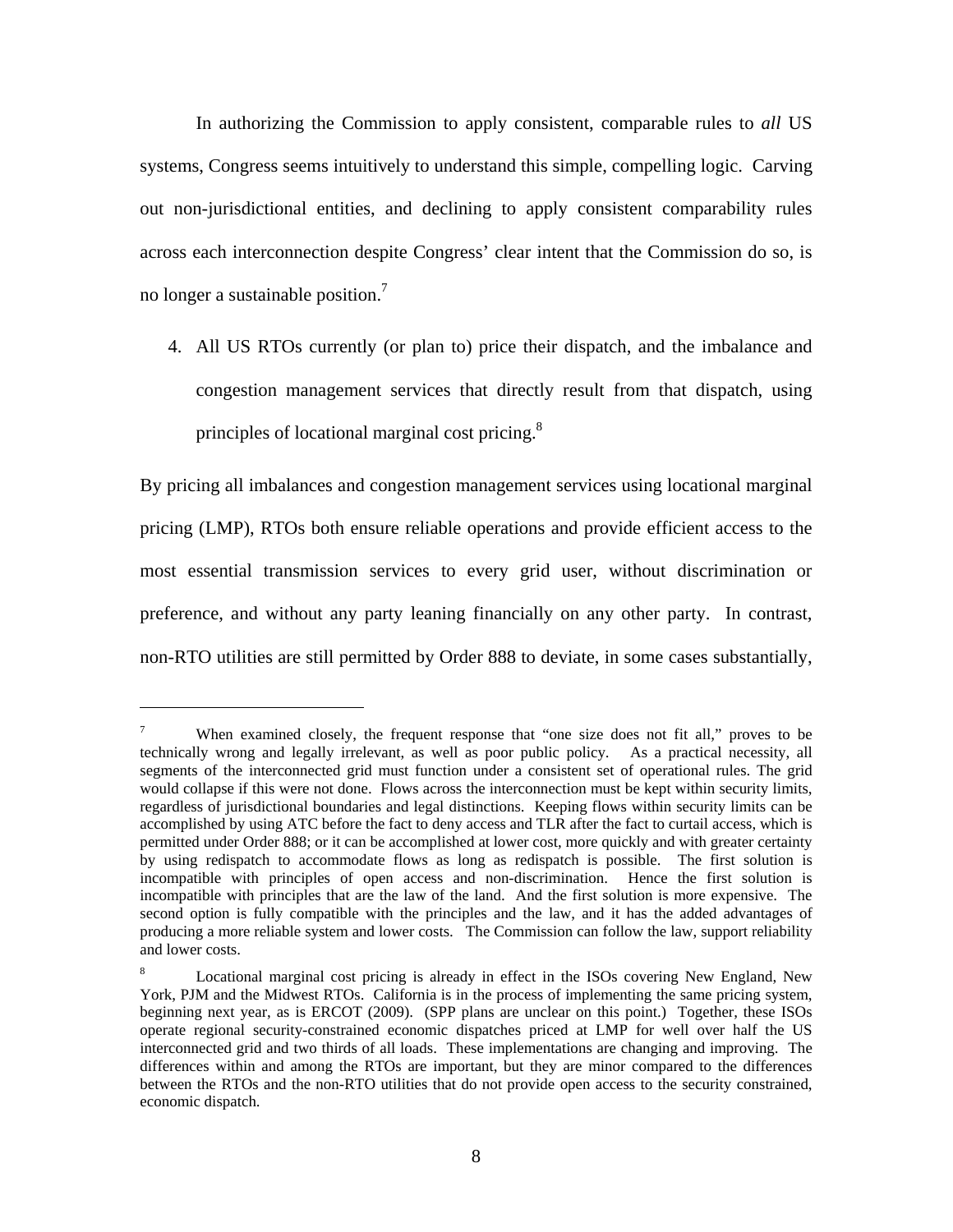from actual dispatch marginal costs when pricing imbalances. As a result they continue to discriminate and/or tolerate cross subsidies (both ways) between utility loads and third party loads.

Further, by allowing non-RTO utilities to net out imbalances over periods longer than the dispatch interval (or spot pricing interval), when the marginal costs of imbalances vary considerably between such intervals (especially within so-called "peak hours" when differing heat rates for marginal units and other factors can produce large changes in marginal or opportunity costs), the Order 888 scheme remains a continuing source of cross subsidies, allowing subsidized leaning on the system (which in turn encourages transmission providers to discourage third parties from using the utility's dispatch as an efficient balancing system).

EEI comments are particularly helpful in explaining the perverse incentive problems and potential for cost shifting that arise from netting of imbalances:

"It is important for the Commission to incorporate the distinction between imbalances in high load periods and imbalances in low load periods. Otherwise, energy imbalance customers will have an incentive to underschedule in high load periods when costs and prices are high and to repay energy in low load periods when costs and prices are low; and to overschedule when costs and prices are low and receive payback energy when costs and prices are high. Similarly, generator imbalance customers will have incentives to overschedule in high cost periods and underschedule in low load periods. If the transmission system has less energy delivered than was scheduled or load is higher than was scheduled during high load periods, there can be reliability implications because there typically is less on-line generation available to compensate for deficits in energy deliveries in high load periods. Also, since the transmission provider's native load customers bear the financial burden of any cost differentials between when tariff customers take imbalance energy and when they return the energy, it is important to ensure that such cost differentials are minimal."<sup>9</sup>

<sup>9</sup> EEI comments at 71.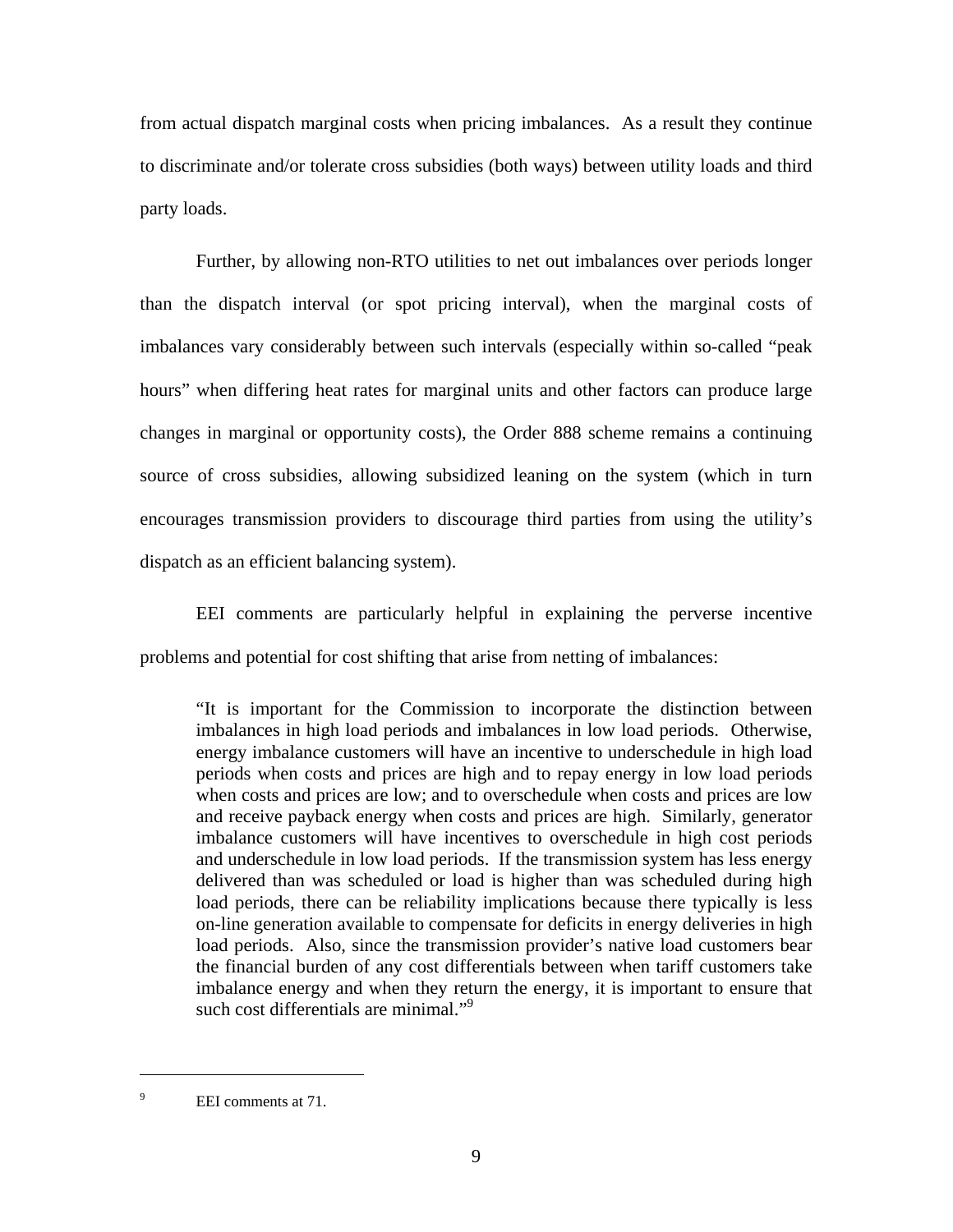Having framed the problem correctly, EEI then implicitly concedes that hourly financial settlements at marginal costs would largely solve the incentive problem:

"Numerous transmission providers have adopted tariff provisions providing for hourly settlements of imbalances in the first deviation band. Hourly financial settlements is the most efficient way for many transmission providers and customers to address imbalances, and the economic impact on both customers and transmission providers of financial settlements instead of monthly netting is negligible.<sup>"10</sup>

Unfortunately, EEI proposes to reintroduce the same incentive problem by having financial settlements for imbalances be based on the transmission provider's *monthly average* incremental or decremental costs in the time period in which the imbalances occurred.11 Many of the perverse incentives that EEI correctly identifies as problems with monthly netting would reappear if such monthly average costs were used for financial settlements. Moreover, this solution would apply only to the first of three tiers of error bands.<sup>12</sup> Endorsing the BPA tiered approach, in subsequent error bands, settlements would stray even further from principles of marginal cost, but this would further discourage open access to the dispatch. The Commission should recognize that these non-economic notions, common in Order 888 systems, but rejected in all RTOs, are holdovers from a regime designed to discourage and prevent third parties from gaining comparable access to the dispatch. They should be discarded for that reason.

5. In every RTO, all load-serving entities wishing to use the grid are treated as native loads; thus, all loads receive all of the benefits and protections of native

<sup>&</sup>lt;sup>10</sup> EEI at 72. EEI notes that "as a practical matter, when customers net their overschedule imbalances against their underschedule imbalances for a month, it is impossible to ascribe any net imbalances that remain at the end of the month to any specific hour."

 $11$  EEI at 72.

 $12$  EEI at 73.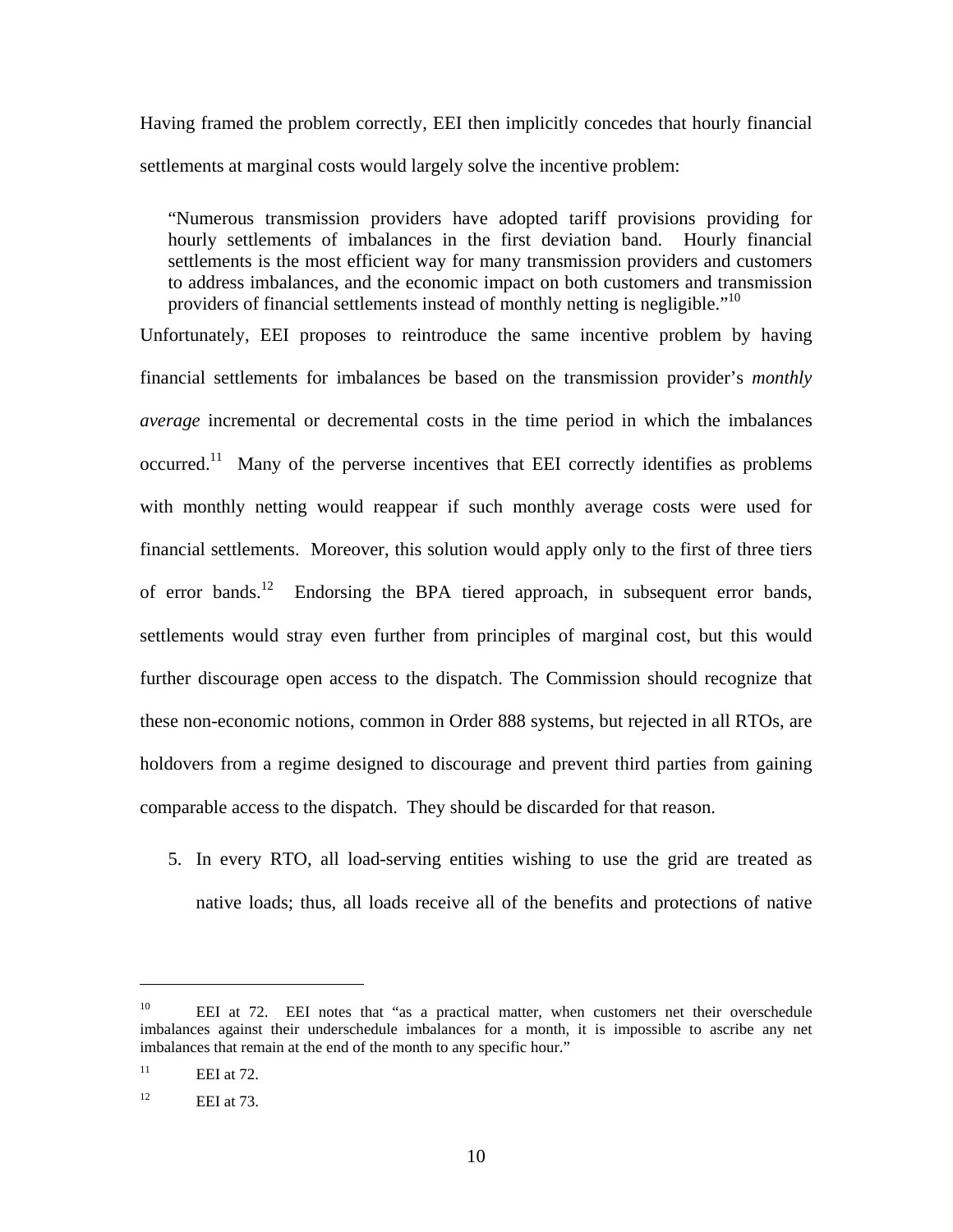loads and all face comparable, non-discriminatory prices for their actual grid usage.

Because RTOs apply a regional security-constrained, economic dispatch across their footprints, all loads served by RTOs can receive the benefits of the lowest as-bid cost dispatch for balancing the system and managing congestion. By definition, denying access to the least-cost dispatch would inherently lead to higher costs for parties who do not receive comparable access. Thus, in non-RTO systems, utilities who, in following Order 888, deny access to their respective economic dispatches for imbalances and congestion management systematically deny the benefits and protections to the native loads of third parties, while preserving those benefits for their own loads.

6. When faced with congestion, every US RTO offers to every grid user an efficiently priced redispatch service to manage that congestion, so that at a price every grid user can avoid ATC-based denial of service or subsequent TLR curtailments.

If transmission access is to be dependable, every grid user needs access to an effective mechanism for managing congestion and avoiding curtailments. RTOs provide that mechanism through redispatch, which is priced at marginal costs. But Order 888 allows non-RTO utilities to deny third parties access to this essential transmission service, and to subject third parties to ATC-based service denial and/or involuntary TLR curtailments, even though the same utilities control and routinely use this redispatch service to manage congestion and avoid curtailments when serving their own loads. This difference in treatment is inherently discriminatory, but it is tolerated by Order 888 and would not be remedied by the NOPR's reform proposals.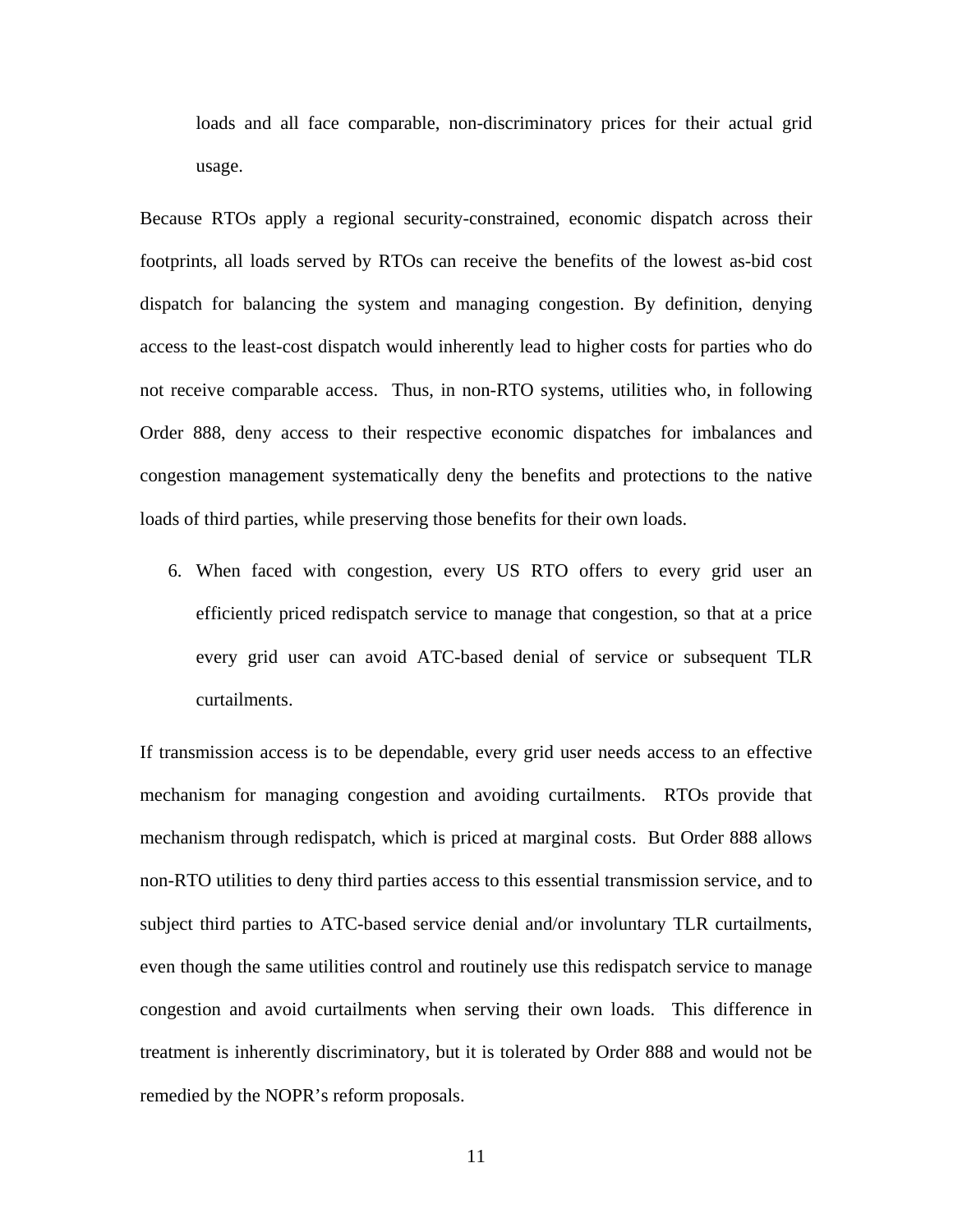7. When dealing with imbalances, every RTO has rejected (with an unbroken chain of Commission approvals) Order 888's imbalance error bands and escalating penalties that deviate from marginal costs.

RTOs have concluded that these Order 888 mechanisms undermine the incentives system operators and generators need to ensure reliable operations, or they unfairly penalize users by imposing arbitrary penalties that exceed the actual marginal costs of imbalances. The result of arbitrary penalties is a perverse incentive system.

In the Western Interconnection, WECC recognizes the same issue. The Western Electricity Coordinating Council is responsible for ensuring reliability standards for the Western Interconnection that covers half the country. According to WECC, the use of arbitrary error bands and deviations from marginal cost principles to penalize imbalances are creating perverse incentives that may be contributing to the deterioration of frequency response in the West.

"If the manner of implementing generator imbalance charges in the West does not consider the need for generators to respond to frequency deviations, these charges could produce incentives that will undermine reliability. Generators that use setpoint controllers to override governor action will be less likely to incur imbalance charges and penalties, while those with properly operating governors may be punished for deviating from scheduled output to respond to system reliability needs. The WECC believes that this has in fact been happening in the West, and that this is one of the reasons that frequency response in the Western Interconnection has deteriorated in recent years.

"The WECC urges the Commission consider how generators can be given appropriate incentive to meet their obligations to supply energy to load . . . but also to support system reliability by effectively responding to frequency deviations.  $\ldots$ <sup>13</sup>

<sup>&</sup>lt;sup>13</sup> WECC comments at 18.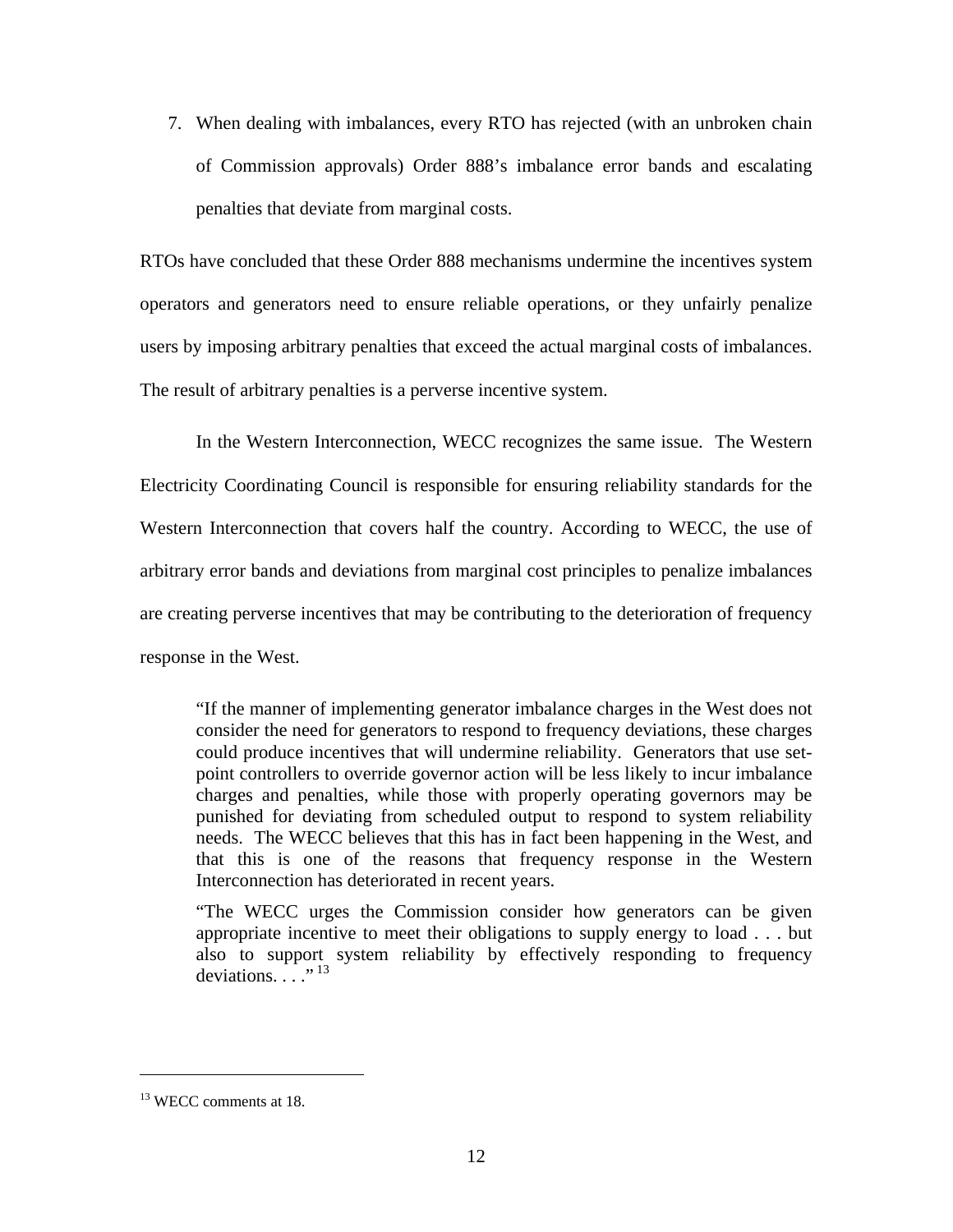In other words, reliability entities in the West and system operators in RTO regions of the country are telling the Commission that Order 888's somewhat arbitrary mechanisms for penalizing imbalances may be posing a threat to grid reliability. At the same time, RTO parties are explaining that using locational marginal cost pricing to settle imbalances and price congestion management aligns pricing incentives with reliability, because the settlements at marginal costs encourage generators to follow system operator's dispatch instructions. This approach thus eliminates the perverse incentives and solves the reliability problem, but without arbitrarily restricting access to the dispatch as non-RTO utilities do in the WECC region outside California ISO. There has been no disagreement with this important RTO claim, and none is possible that can withstand serious scrutiny; nor has any party offered any alternative approach that can come close to matching the favorable attributes of the RTO approach. In the past (e.g., Order 2000), the Commission has recognized these important findings. Given this history, the successful record of LMP-based solutions, and the clear and consistent warnings about the perverse incentive effects on reliability of the Order 888 approach, there is no justification for the NOPR to propose continued use of imbalance deviation bands and uneconomic penalties for imbalances.

8. Providing access to security constrained, economic dispatch used by RTOs does not require an RTO. $^{14}$  The principles and policy can apply to any control area, and need not require complete redesign of all transmission scheduling practices.

1

<sup>&</sup>lt;sup>14</sup> The additional benefits of creating RTOs arise from expanding the geographic reach of securityconstrained economic dispatch, so that balancing and congestion management can be accomplished at the lowest cost over a wider region.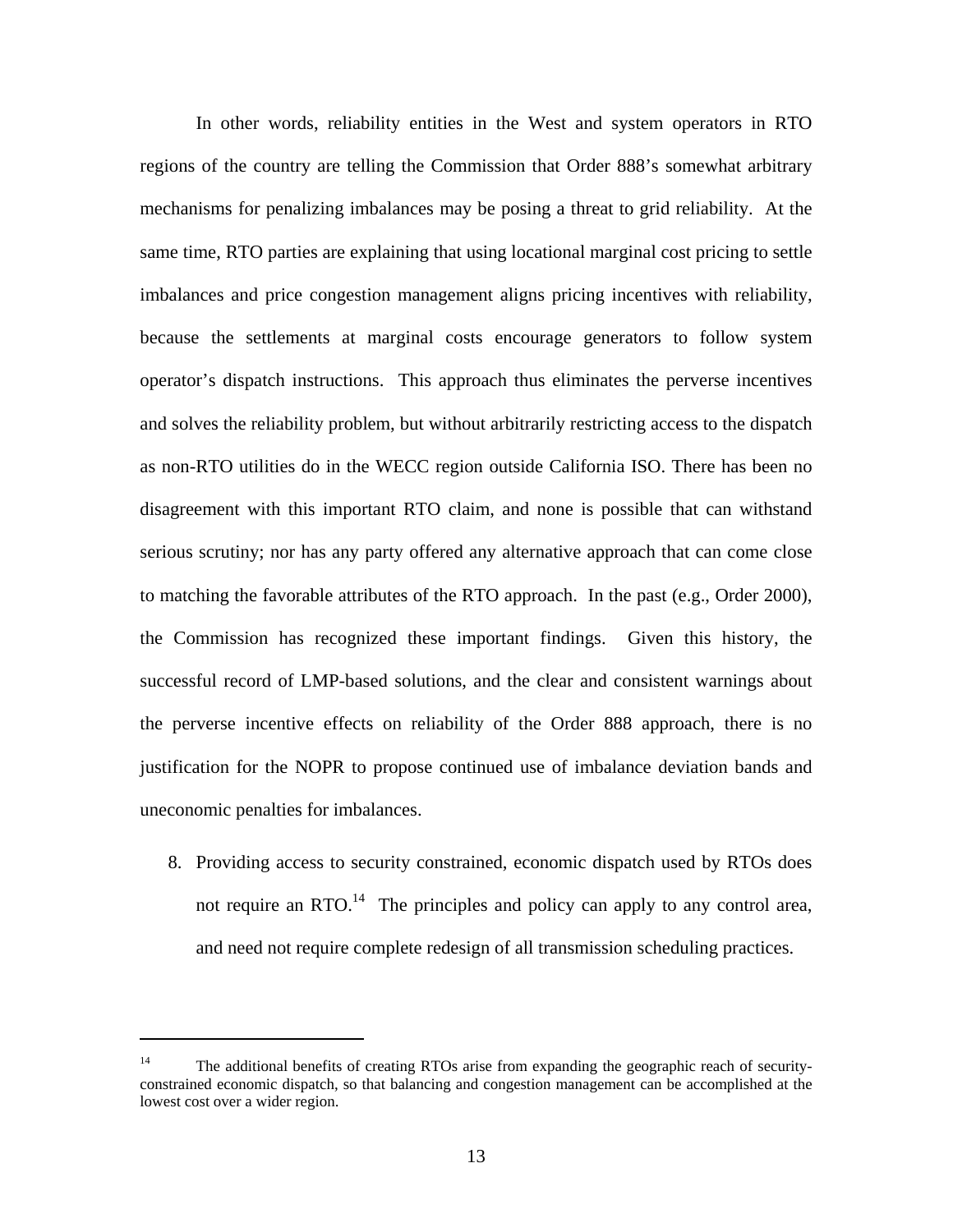A question arises about whether open access to the dispatch would present a fundamental incompatibility for non-RTO regions that use Order 888 scheduling practices for firm and non-firm transmission. In particular, there is a concern that somehow the same generators and loads could not both schedule transmission according to the contract-path methodology and subsequently participate in the balancing market through open access to the security constrained, economic dispatch.

Although there are practical details to address, the fundamental question appears to arise from confusion about the nature of paper schedules and physical dispatch. In a system without consistent pricing of imbalances and without access to security constrained, economic dispatch, there is good reason to try to compel reliable behavior by creating artificial distinctions between those third parties scheduling transactions and the dispatch used by the control area operator providing the transmission service.

However, the distinction is artificial. The transmission schedules by themselves are inherently paper transactions, separate from the physical dispatch. For schedules within a control area, it would be an easy matter to treat third party schedules and (re)dispatch in the same way the transmission provider treats its own dispatch. The formality is simply that participation by generators and loads who have paper transmission schedules would be expressed in terms of increments and decrements relative to the schedule that would be feasible and economic to meet the balancing requirements.

For schedules between control areas, the Order 888 system requires that each control area operator maintain its net interchange with each neighboring control area. But each control area operator must and will adjust the dispatch within its control area to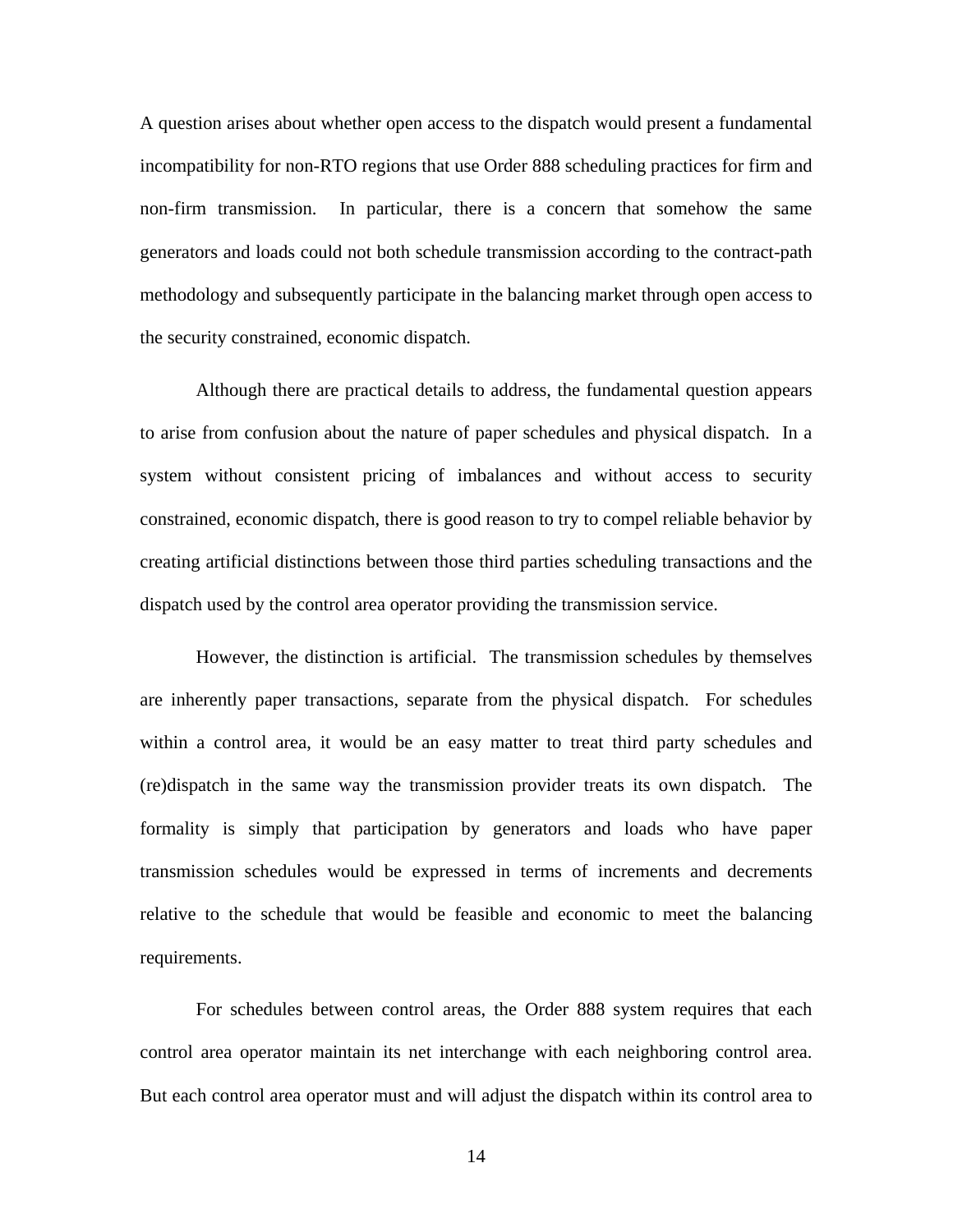maintain its aggregate balance and meet its local security constraints. In real-time, this means that paper schedules are replaced by the physical dispatch, and all generators and loads deviate from the *ex ante* schedules at some time and to some degree. Hence, the only issue is how the deviations will be managed and priced. Open access to the control area security-constrained, economic dispatch provides a broader set of options and better tools for the control area operator in meeting these responsibilities at the lowest cost. Pricing the results of the necessary dispatch at marginal cost provides the right incentives for third parties in controlling their physical deviations from paper schedules to the extent possible and desirable. All the while the operator seeks to maintain the scheduled net interchange.

Only when the anticipated transmission constraints or actual physical imbalances appear to be beyond the scope of management through the control area dispatch would the control area operator need to appeal to Order 888 type TLR mechanisms to alter the anticipated or actual net interchange between control areas. But for all other situations, the more responsive and exact security-constrained dispatch would replace TLR curtailments as the means for keeping flows within security limits.

Hence, even for non-RTO control areas, providing access to the control area security-constrained economic dispatch would solve many problems and meet some of the necessary requirements of open access without undue discrimination. Such access is not inherently incompatible with contract-path scheduling.

Open access to the control area security-constrained, economic dispatch with locational marginal cost prices would not by itself eliminate all the problems of electricity trade between regions. But it would make other improvements possible and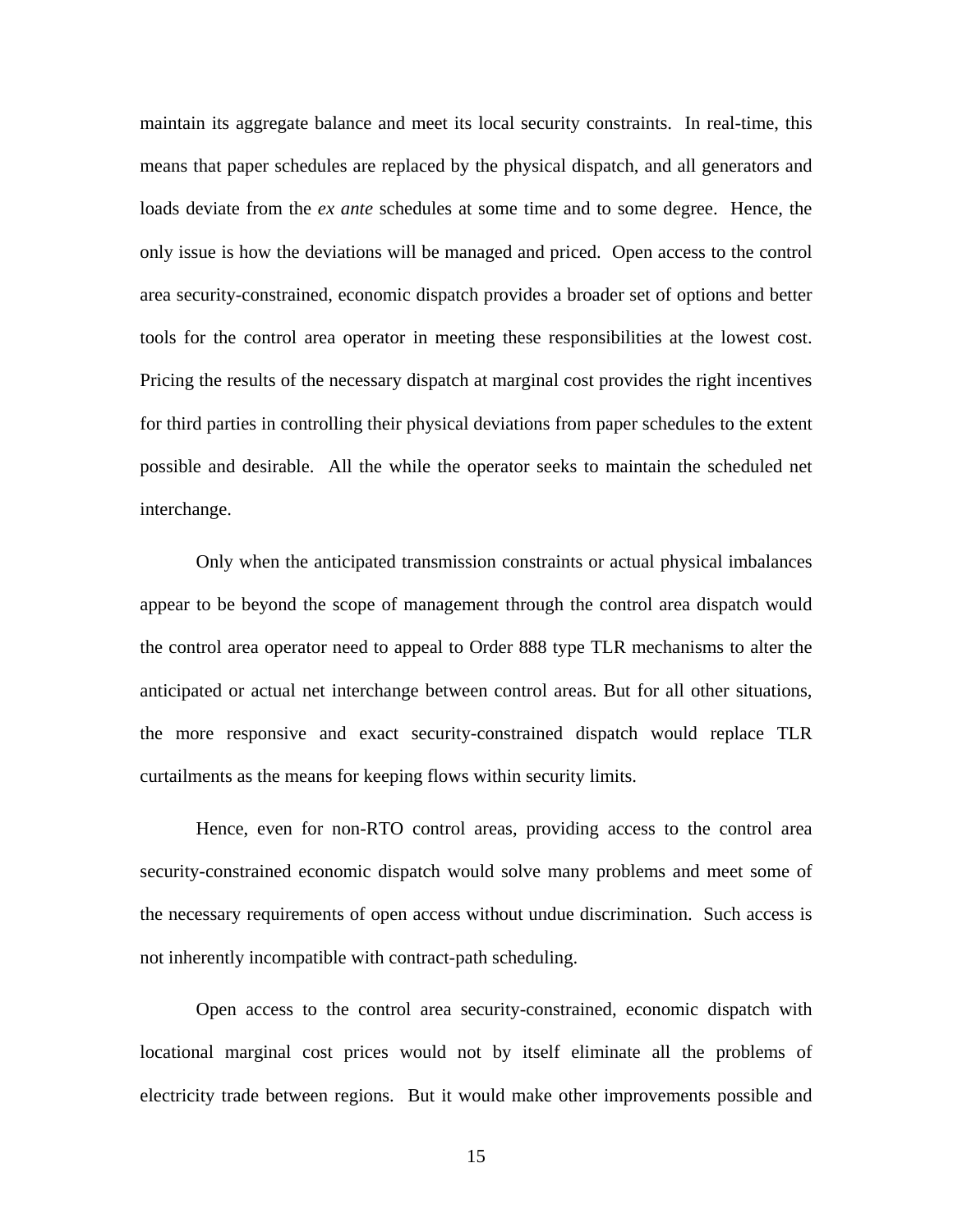provide a coherent foundation for further reforms. For example, extending the scope of the security constrained, economic dispatch by coordinating across control areas,<sup>15</sup> or merging the control areas, is possible and could be desirable. But these are logically distinct steps from the incremental reform of providing open access to the control area security constrained, economic dispatch.

9. Despite a few continuing claims that "conditions here are different" or "the Western systems operate differently from the Eastern systems,"<sup>16</sup> none of these claimed differences is relevant to the issues here, and none justifies allowing any transmission provider anywhere to deny open, comparable access to third parties.

No party claims that the laws of physic are different in their region, that electricity flows across an interconnected network differently in their region compared to others, or that somehow, parties using the grid in the West react differently to a set of incentives from how they would respond in the East under the same conditions. When reviewing these claims about "differences," the most relevant fact is that security-constrained, economic dispatch is not an exclusively Eastern system phenomenon, nor is it an approach dreamed up by Eastern RTOs. As the Commission recognized in its July 31, 2006 report to Congress, security-constrained economic dispatch is instead the long-established US (and world-wide) standard for how system operators coordinate grid usage, balance the

<sup>&</sup>lt;sup>15</sup> Inter-control area dispatch coordination is already occurring in varying degrees between neighboring RTOs, such as between the Midwest ISO and PJM, and between ISO-New England and the New York ISO. With open access to the dispatch, the same principles could be applied between non-RTO control areas to improve regional reliability and solve inter-control area congestion at lower total costs.

<sup>&</sup>lt;sup>16</sup> See, e.g., comments submitted by WECC at 4-7. It appears that the primary difference claimed between Eastern and Western operations is the manner in which each region calculates ATC – that is, the flowgate versus rated path approach. This oft-cited difference is more a distraction than a reason for not focusing on the correct problem. If both regions consistently offered redispatch service to third parties as the means to manage congestion, instead of using ATC (however calculated) to deny service in the absence of redispatch, such differences, where they exist, would have much less importance, if any.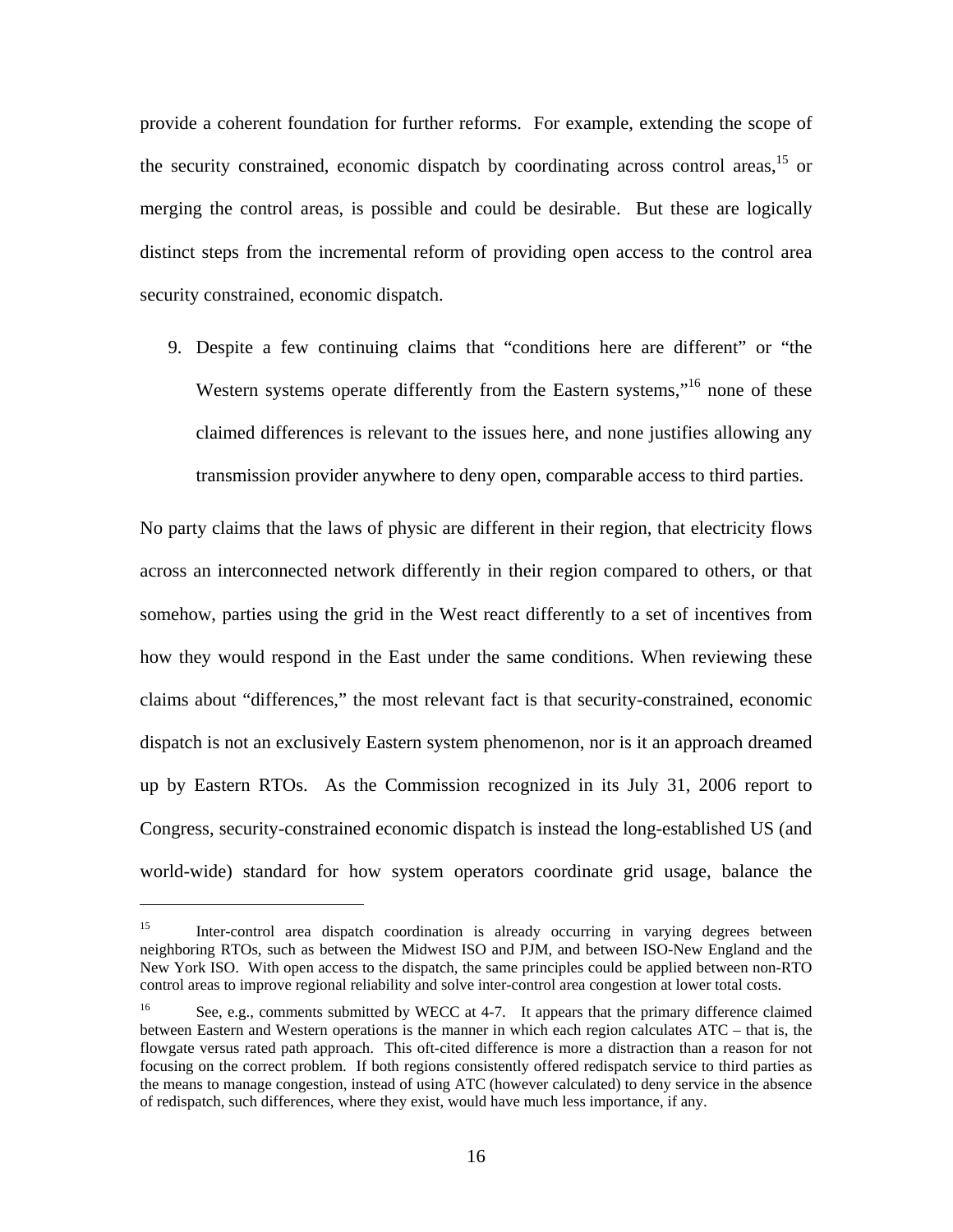system, manage congestion and keep the lights on. To be sure, the relative mix of transmission constraints (e.g., thermal, voltage or stability limits) and the types of facilities (e.g., base, intermediate and peak; or thermal and hydro) are different and produce different results. But the basic principles and physics are the same, and this is what determines the design of the security constrained, economic dispatch. Given different inputs, the same model produces different outputs. But the one model is the same for all. It is the principal mechanism for operating any modern transmission grid. The Commission has recognized these basic elements in many previous settings. It is long passed time for the Commission to act on the necessary and logical implications of this universally recognized mechanism and to define open access reforms in ways that ensure all parties receive comparable and efficient access to the dispatch as the quintessential transmission service.

#### *What should the Commission do next?*

The most important next step is for the Commission to refocus its attention on how non-RTO transmission providers arrange, offer to third parties, use and price their securityconstrained, economic dispatch. A refocused conversation on these topics will get to the heart of the real problems in eliminating undue discrimination and preference in the provision of transmission service. Efforts to improve and make more transparent the calculation of transmission capacity may continue, but these efforts should not be the primary focus nor should the Commission have any illusions that an ATC focus will solve the remaining problems of discrimination. By focusing on how transmission is actually provided, and recognizing how Order 888 has become a safe harbor for denying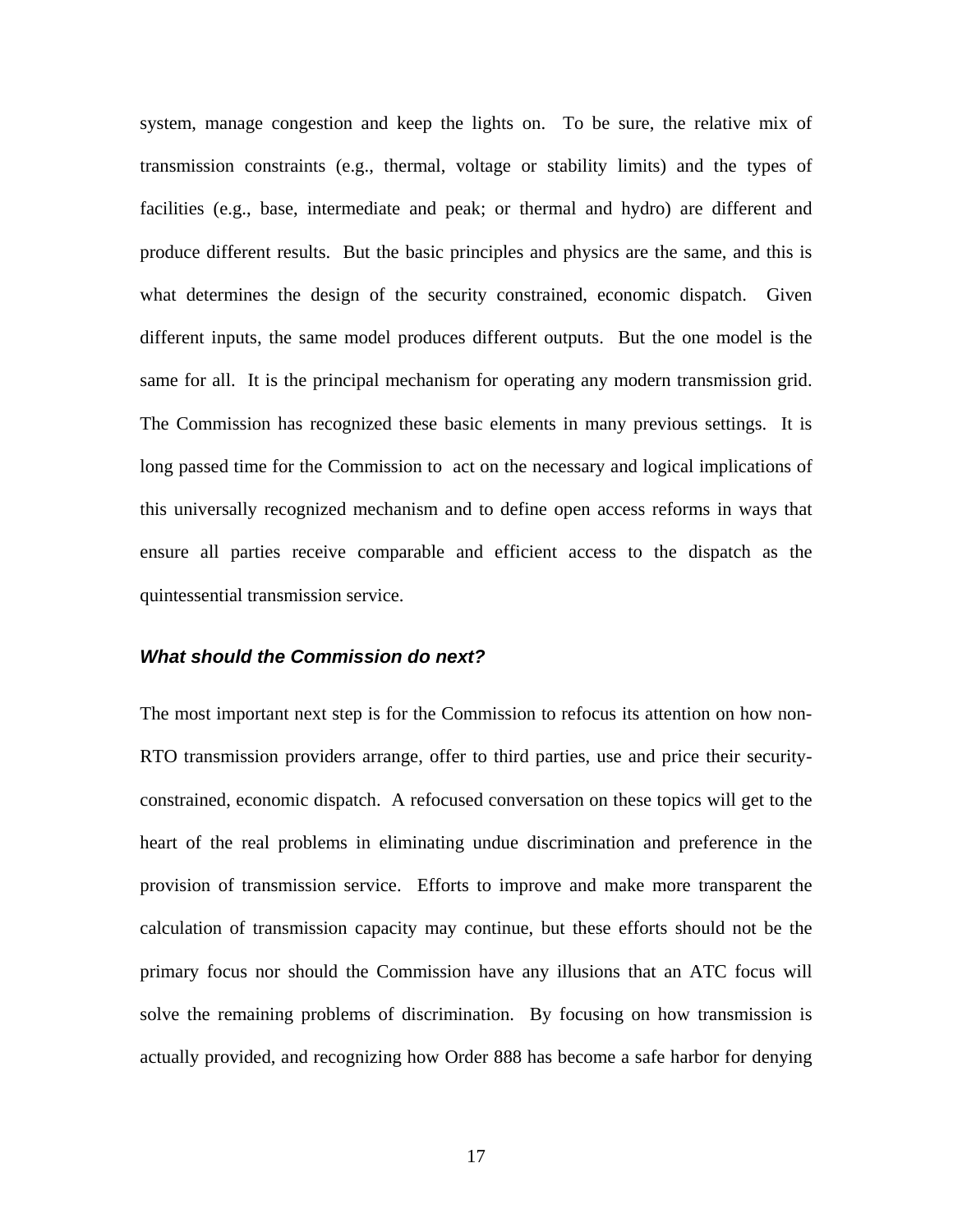access to the grid, the Commission can begin a constructive dialogue with the industry that will both improve access and enhance reliable grid operations.

In our White Paper we explained that the Commission's NOPR had systematically and fundamentally confused how transmission service is actually provided in most of the United States, and that as a result, the Commission's analyses of perceived problems in the provision of transmission service were flawed, inconsistent with network realities and the laws of physics, and incompatible with reliable operations. Further, we explained that while the Commission expresses a desire to end undue discrimination and preference in the provision of transmission service, its actual policies were not merely inadvertently tolerating discrimination, they were sanctioning and requiring systematic discrimination.

The core problems, we emphasized, were embedded in the heart of Order 888 (and the NOPR's analysis of that paradigm), which embraced the fictional concept of contract-path scheduling and the misleading and essentially circular calculation of "available transmission capacity" (ATC). We explained, as many have before (and the Commission itself has acknowledged), why the contract path approach is based on fiction and thus incompatible with network physics and safe, reliable operations. Because transmission networks are not highways, simple transportation analogies, such as trucks moving products along selected paths, are misleading. Such fictions are not just unhelpful; they can obscure the problem and mislead the search for solutions.

The White Paper also urged the Commission to reconsider its focus on standardizing the calculation of ATC. We noted that while it is likely true that different utilities use inconsistent and non-transparent ways to calculate ATC, the more basic ATC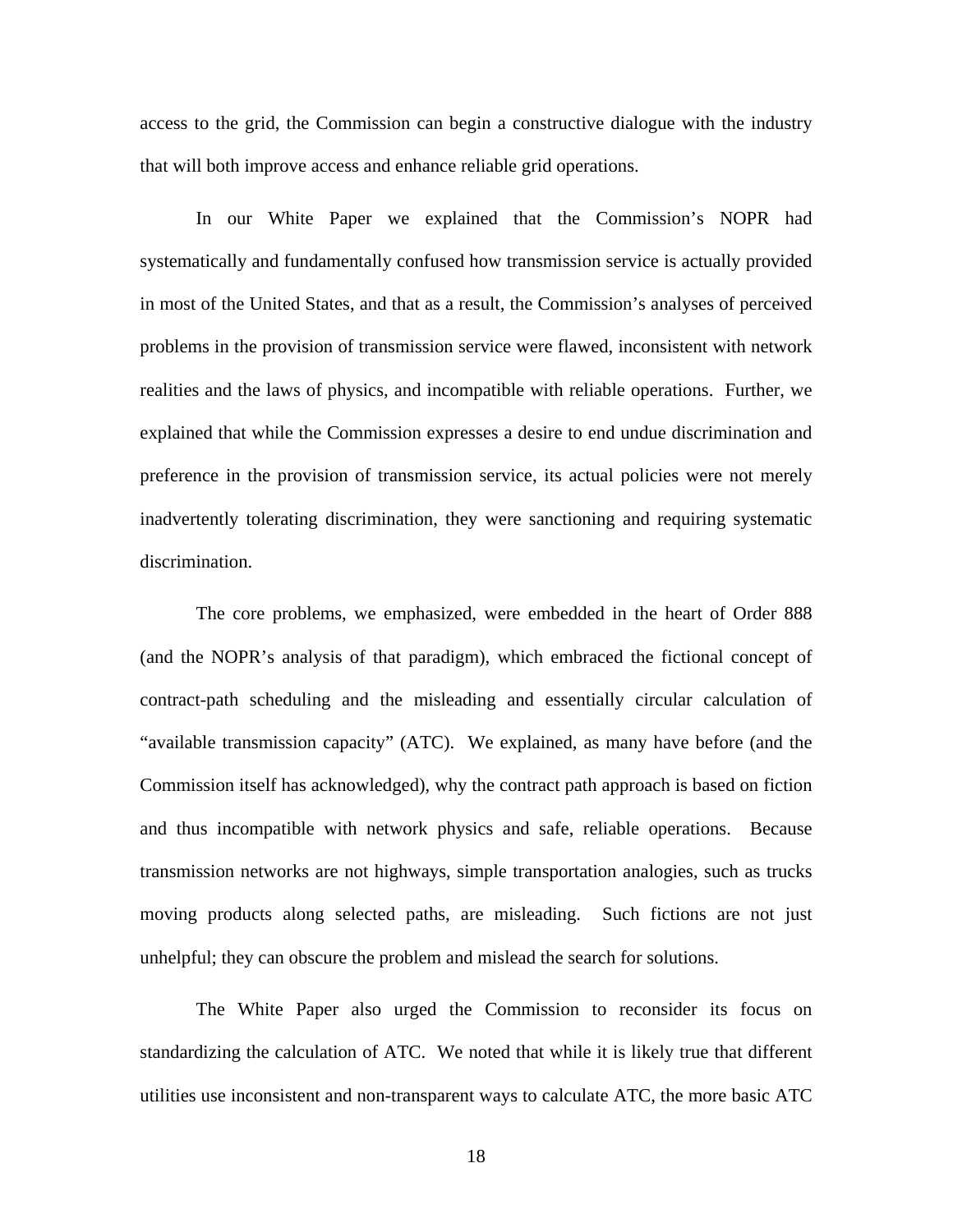calculation problem could not be fixed, because the concept ignores the inherent impossibility of calculating any meaningful number *ex ante*, when the actual capacity of many network transmission elements to accommodate flows is unknowable until one knows how the entire grid is used (i.e., dispatched) in real time. Other parties noted the same problems; $17$  no comments from any party disputed these facts.

Equally important, we emphasized that the distracting quest for a standard, more transparent approach to calculating ATC was fundamentally asking the wrong question.<sup>18</sup> The ATC approach asks, "how much capacity is left for third parties, if one assumes no further redispatch is offered to accommodate their requested uses?"<sup>19</sup> when the more important questions, the ones every transmission providers asks when serving its own loads, begin with "how can security-constrained economic (re)dispatch be arranged to

<sup>19</sup> As described by WECC at 7:

<sup>&</sup>lt;sup>17</sup> As an example of how ATC can vary depending on how the system is used, WECC comments at 6 describe the initial step of defining total transfer capability (TTC) as a preliminary to calculating ATC. The description illustrates how the number for any path will vary depending on loads on parallel lines and other factors:

<sup>&</sup>quot;Where calculation of TTC on a given path varies with loading on parallel or interconnected paths, parties in the WECC apply nomograms. A nomogram is a graphic expression of the relationship among two or more paths where loading on one path decreases available capacity on the other  $path(s)$ ."

It is not uncommon for such variability to range from zero ATC to hundreds or thousands of megawatts on some interfaces.

<sup>&</sup>lt;sup>18</sup> The Commission should pay particular attention to the comments filed by WECC (and Appendix A) and CREPC and other parties from the Western Interconnection, who remind the Commission that they already have standardized and more transparent methods for calculating ATC. While other regions might improve their ATC calculations by considering similar efforts, it should be clear from these comments that whatever underlying discrimination remains in the West arises primarily from causes *other* than the lack of standardized and transparent ATC calculations. The Commission is focused on the wrong problem.

<sup>&</sup>quot;Once the allocation of a transmission path's TTC is established, the third step is for the transmission provider to calculate the 'Committed Uses' that apply to its portion of TTC. [footnote omitted] The 2001 ATC Guide defines 'Committed Uses as the sum of existing transmission commitments . . . The 2001 ATC Guide explains how transmission providers are to calculate [these values.] Using these values, a given transmission provider's ATC is calculated as follows: ATC = TTC (allocated) – Committed Uses."

It seems clear that the ATC does not assume the transmission provider has any obligation to offer redispatch service to a third party.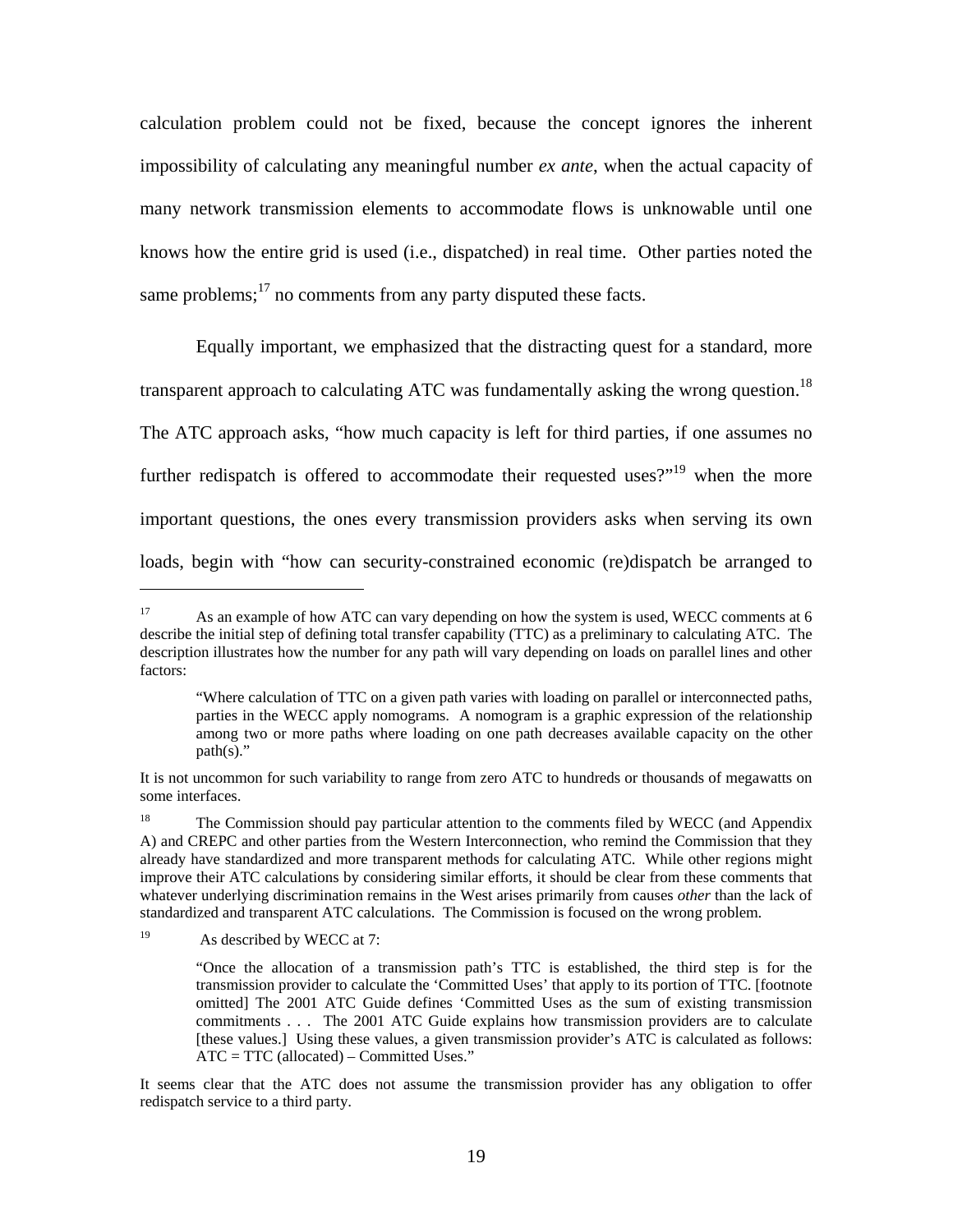accommodate each schedule and serve all loads at lowest cost, and how should this service be priced?" Once access to the security constrained, economic dispatch is available for the balancing function for all, the Commission could turn to how the same tools would apply to scheduling, long-term transmission rights, interregional transactions, and other important issues that otherwise elude coherent analysis.

Given the NOPR's flawed premises, we observed that it is not possible for the Commission's proposed remedies to address the pervasive underlying discrimination in how most non-RTO transmission providers provide – or more accurately, *deny and curtail* – transmission service to third parties. The underlying reason is simple: Order 888 does not require non-RTO utilities to provide the most essential transmission service – access to and efficient pricing of the transmission provider's dispatch and redispatch – that these utilities provide to themselves when serving their own loads. This fundamental difference in how the most basic and essential of all transmission services are provided to some and denied to others reveals how inherently discriminatory the Order 888 framework remains.

The White Paper observed that every transmission provider in the United States, whether a Regional Transmission Organization (RTO) or a non-RTO utility (public or otherwise) provides transmission service *to its own loads* through the mechanism of a security-constrained economic dispatch. It is this security-constrained economic dispatch (including "redispatch" for managing congestion) that is the basic transmission service that keeps the lights on; it determines how the grid is used and who uses it. These dispatch services are therefore the essential transmission services for ensuring that all parties receive open access to the grid.